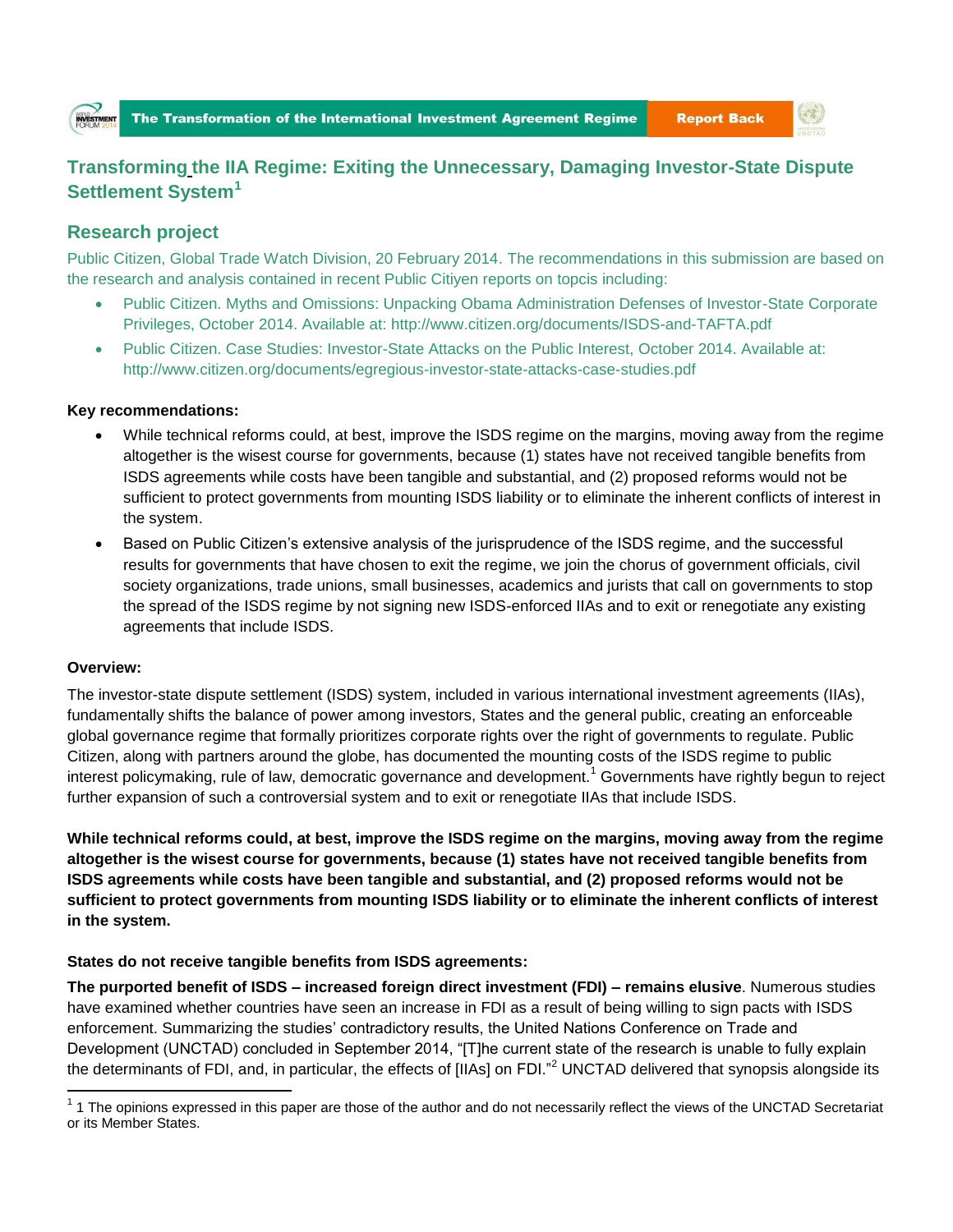own study finding that "results do not support the hypothesis that [IIAs] foster bilateral FDI."<sup>3</sup> A 2010 survey of the 200 largest U.S. corporations corroborated these results, finding that leading U.S. firms were relatively unfamiliar with BITs and considered such treaties to be relatively unimportant in their foreign investment decisions.<sup>4</sup> While countries bound by ISDS pacts have not seen significant FDI increases, countries without such pacts have not lacked for foreign investment. Brazil, for example, has consistently rebuffed IIAs with ISDS provisions,<sup>5</sup> yet remains the world's fourth most popular destination for FDI and the leading destination of FDI in Latin America, where most other countries have signed numerous pacts with ISDS terms.<sup>6</sup>

**Governments that have withdrawn from the ISDS system have reduced their liability and protected policy space without experiencing adverse impacts on investment or development.** As promised benefits of ISDS have proven illusory while tangible costs to taxpayers and safeguards have grown, an increasing number of governments have begun to reject the investor-state regime. South Africa<sup>7</sup> and Indonesia<sup>8</sup> have started terminating all bilateral investment treaties (BIT) that contain ISDS provisions. After already terminating ten BITs, $^9$  Ecuador is now conducting an audit of many of its remaining pacts to determine if they are in the national interest.<sup>10</sup> India's Ministry of Commerce and Industry has recommended that the government terminate all of India's 83 Bilateral Investment Promotion and Protection Agreements, while the Department of Economic Affairs has called for these ISDS pacts to be reviewed and renegotiated.<sup>11</sup> Venezuela and Bolivia have withdrawn from the World Bank forum where most investor-state cases are tried.<sup>12</sup>

Developing countries that have decided to terminate their IIAs have not seen FDI inflows decline. Indeed, as they have moved to exit the ISDS system, foreign investment has actually grown. Ecuador's net FDI flows with countries with which it has terminated BITs have shifted from a combined \$52 million net *outflow* in the year of IIA termination to a combined \$110 million net *inflow* in 2013.<sup>13</sup> And as South Africa began terminating its BITs with various EU nations in 2013, the country's FDI inflows doubled to \$10.3 billion. In fact, South Africa received more FDI than any other African country amid its announcements of IIA terminations in 2013, while FDI inflows diminished for other growing African economies such as Nigeria and Ghana (both of which have an array of IIAs in force).<sup>14</sup>

## **Technical reforms to IIAs would not protect states from liability or rectify the system's inherent conflict of interest:**

**Purported safeguards and explanatory annexes added to some IIAs in recent years have failed to prevent ISDS tribunals from exercising enormous discretion to impose on governments obligations that they never undertook when signing agreements.** The U.S. government's attempt to "include stricter definitions…of what is required for successful claims"<sup>15</sup> in recent pacts has failed to stop tribunals from using increasingly expansive interpretations of foreign investors' rights to side with corporations in ISDS challenges to public interest policies. In the U.S.-Central America Free Trade Agreement (CAFTA), the Parties inserted an annex<sup>16</sup> that attempted to narrow the vague obligation for States to guarantee foreign investors a "minimum standard of treatment," which a litany of tribunals had interpreted as an obligation for the government to not frustrate investors' expectations, for instance by improving environmental or health laws after an investment was established. However, in two of the first investor-state cases brought under CAFTA *–RDC v. Guatemala* and *TECO v. Guatemala* — the tribunals simply ignored the annex's narrower definition of "minimum standard of treatment." They also paid little heed to the submissions of the governments that negotiated CAFTA, which argued that the "minimum standard of treatment" obligation should be narrowly defined according to State practice. Instead, the *RDC* and *TECO* tribunals both skipped any examination of State practice and relied on an expansive interpretation of that standard, concocted by a previous investor-state tribunal, which included an obligation to honor investors' expectations.<sup>17</sup> Both ISDS tribunals ruled that Guatemala had violated the expanded obligation, and ordered the government to pay millions.

The U.S, government also included a "safeguard" provision in recent pacts to dispense with frivolous investor-state claims. The relevant language in the 2012 U.S. model BIT provides for expedited consideration of arguments from the government that a case should be terminated because the legal claim used by the foreign corporation to attack its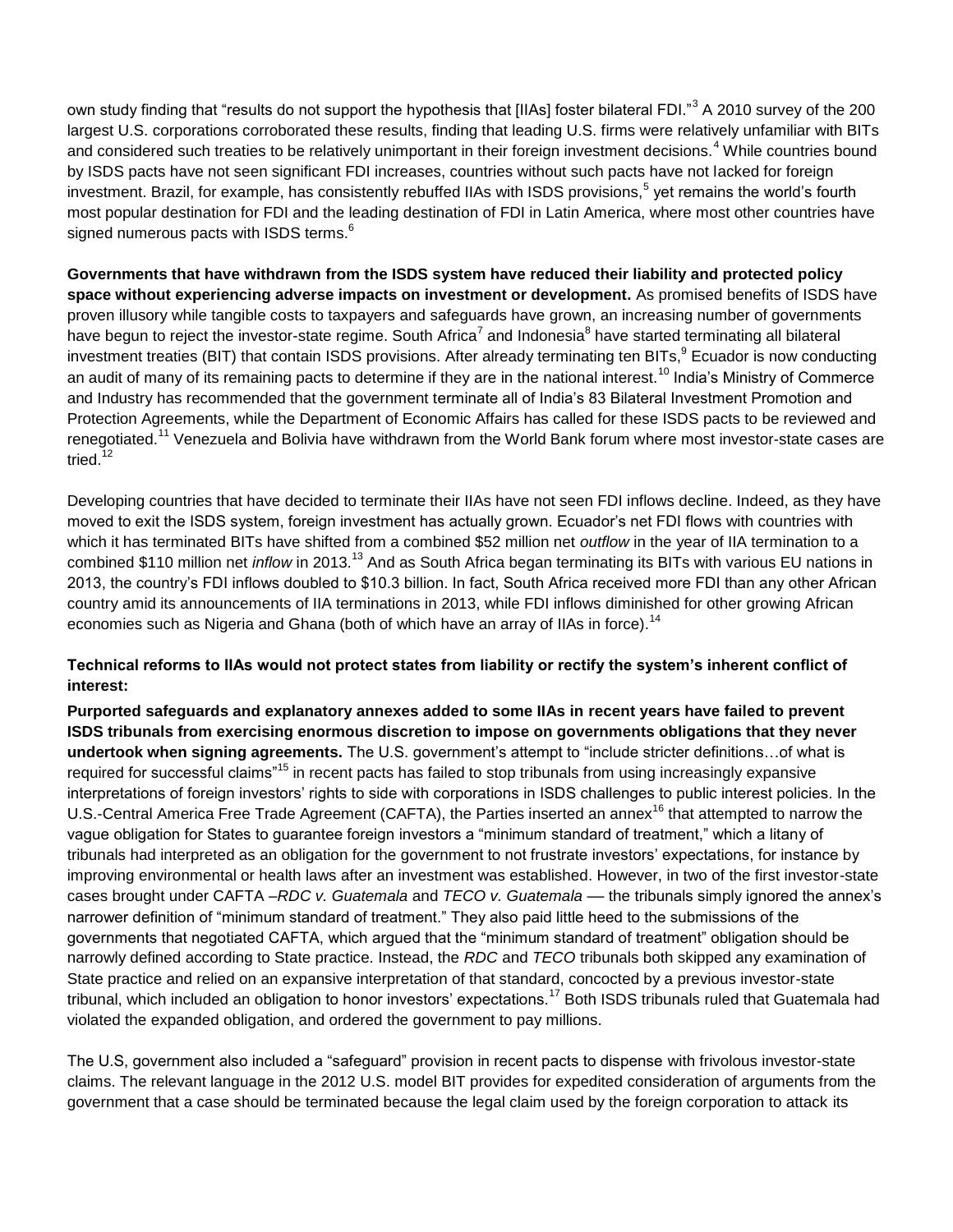policies is not permitted under the treaty's sweeping investor protections.<sup>18</sup> One problem is that tribunalists with financial incentives to continue cases are the ones who decide whether to accept such arguments for termination. Another problem is that many investor-state claims *do* in fact fall within the wide ambit of the investor privileges found in U.S. IIAs. That is because the pacts grant broad rights to investors and give ample discretion to tribunals to interpret those rights as far-reaching restrictions on States' prerogative to regulate in the public interest.

**The very structure of the ISDS regime gives rise to conflicts of interest that would not be remediated by enhancement of the weak "conflict of interest" rules for tribunalists.** The actual conflict of interest rules that apply under many pacts containing ISDS are notably weak. But there are more fundamental problems. The entire structure of ISDS has created a biased incentive system in which tribunalists can boost their caseload by using broad interpretations of foreign investors' rights to rule in favor of corporations and against governments, and boost their earnings by dragging cases out for years. ISDS is neither fair nor neutral, not because of a few compromised tribunalists, but due to core design flaws.

Under ISDS rules, only foreign investors can launch cases and also select one of the three tribunalists. (By contrast, in domestic courts, judges are assigned to a case, not hired by the plaintiff.) Thus, ISDS lawyers that create novel, expansive interpretations of foreign investors' rights while serving as a tribunalist in one case can increase the number of investors interested in launching new cases and enhance the likelihood of their selection by investors for future tribunals. (While governments can also select one of the tribunalists, these individuals do not have the same structural conflict of interest – interpreting investors' rights narrowly may curry favor with governments, but it would diminish the number of firms interested in launching ISDS claims in the first place.) This helps explain why a few lawyers are repeatedly picked as ISDS tribunalists – just 15 lawyers have been involved in 55 percent of all public ISDS cases.<sup>19</sup> The absence of any system of precedent for ISDS rulings, or of governments' rights to appeal the merits of cases, further enables tribunalists to concoct ever more fanciful interpretations of ISDS-enforced agreements and order compensation for breaches of obligations to which signatory governments never agreed.

**Transparency rules cannot hold accountable tribunals that remain unrestrained by precedent, States' opinions or substantive appeals.** Transparency is a necessary, but not sufficient, condition for reining in investorstate tribunals' ability to fabricate new obligations for States and then rule against public interest policies as violations of the novel obligations. As investor-state documents have become more publicly available, tribunals have not indicated greater hesitance to use overreaching interpretations of investors' rights. Documents were generally made available in the recent *Occidental v. Ecuador* case brought under the U.S.-Ecuador BIT. That includes the publiclyavailable 2012 award in which the tribunalists concocted a new obligation for Ecuador to respond proportionally to Occidental's breach of the law, deemed themselves the arbiters of proportionality, and ordered the government to pay \$2.3 billion for violating the creative obligation. $^{20}$ 

## **Recommendation:**

Based on Public Citizen's extensive analysis of the jurisprudence of the ISDS regime, and the successful results for governments that have chosen to exit the regime, we join the chorus of government officials, civil society organizations, trade unions, small businesses, academics and jurists that call on governments to stop the spread of the ISDS regime by not signing new ISDS-enforced IIAs and to exit or renegotiate any existing agreements that include ISDS.